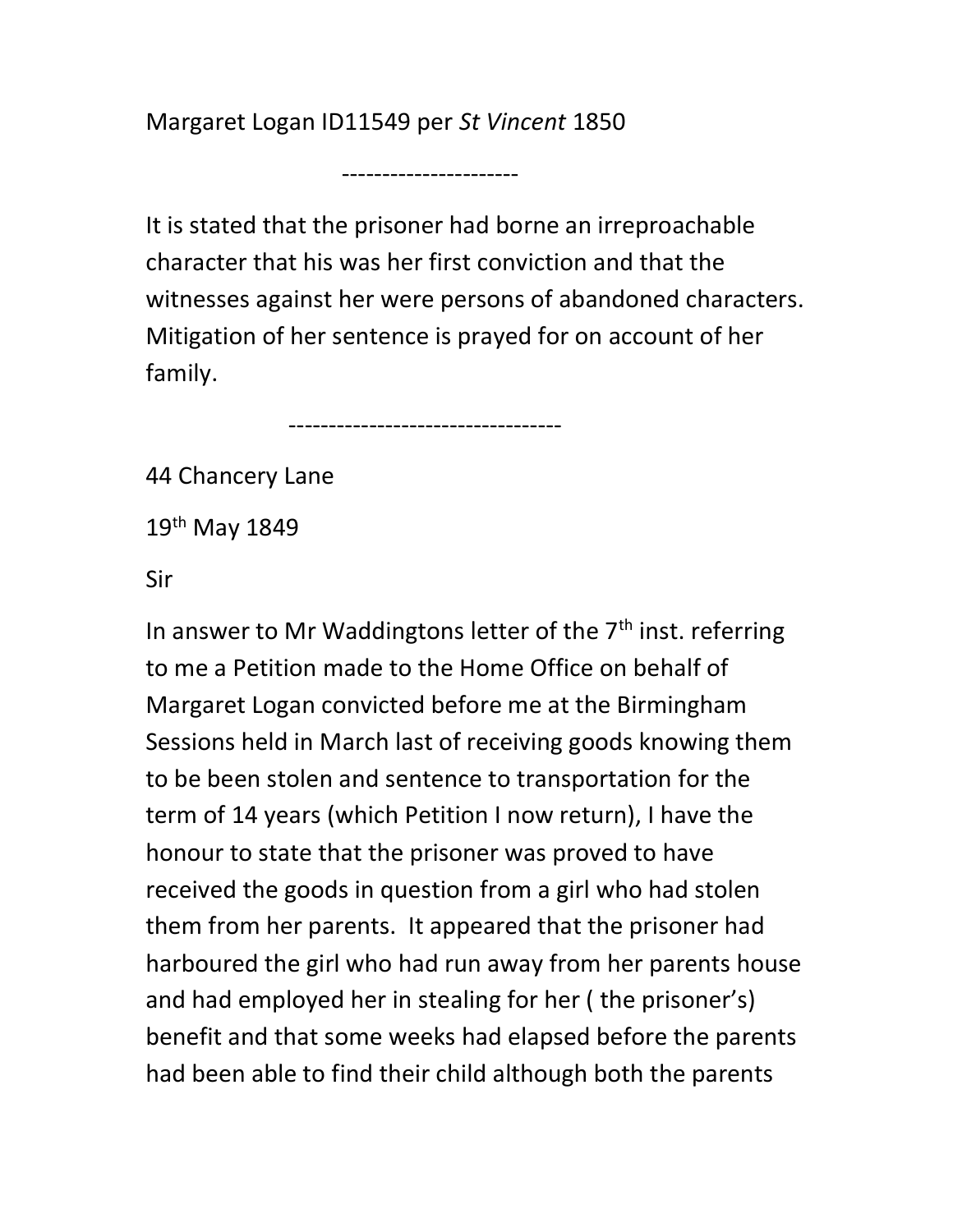and the prisoner lived in the town of Birmingham. The respectability of some among the Petitioners induced me to submit the case to the examination of Mr Luckcock one of the Magistrates of Birmingham. This gentleman requested Mr Henry Smith another of the Magistrates to act with him and I beg leave to transmit their Report for your consideration. I enclose also certain letters from a brother of the girl to the parents not that much reliance ought to be placed on them but because they are referred to in the Report.

I concur in the view of the magistrates and cannot recommend any mitigation of the sentence.

I am Sir

Your most humble servant

R D Hill

To The Right Honourable Sir George Grey

------------------------

Having carefully examined into the allegations and circumstances of the Petition for a commutation of sentence passed upon Margaret Logan, we beg to report that with respect to the "place of trust" occupied by the convict with "Thomas Hennis Esq" describe in the Petition as "Merchant" we find that some months ago she occasionally assisted in his shop – he being at that time a retailed provision dealer and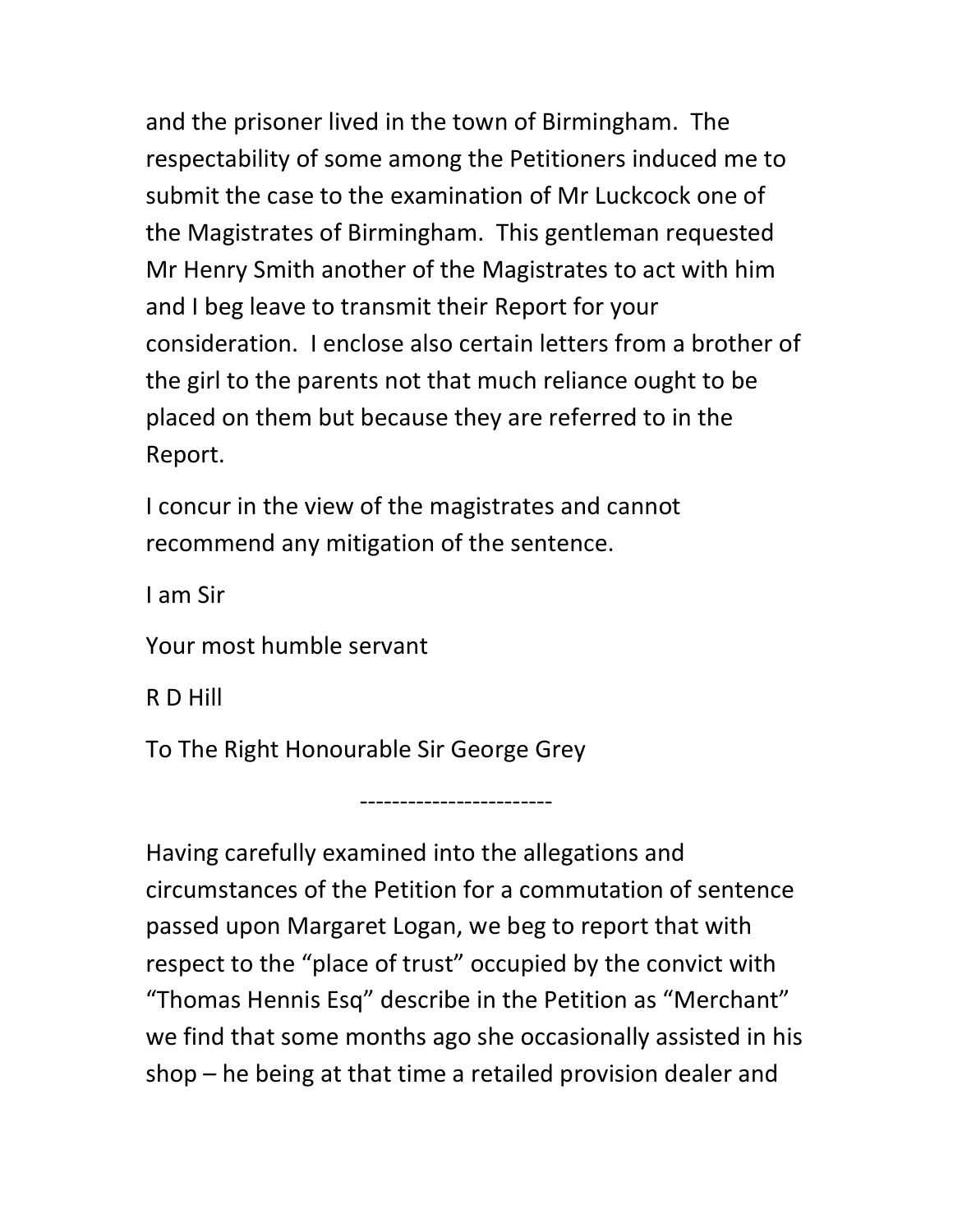since then has merely been employed by him as a washerwoman. That the same Thomas Hennis is unmarried and is now living in lodgings in Loveday Street (not a part of the town inhabited by persons of the highest class) having no place of business and merely distributing from the Railway Station the articles, (chiefly eggs and butter) he receives from Ireland.

The allegation that the evidence against her was "from most abandoned characters, carefully concealed from the Recorder" appears to be at  $\lceil$  | with the fact – that at the trial the character of the Prosecutors family was much dwelt upon by the Counsel – but the subsequent enquiries of Mr Stephens fully corroborate the evidence for the Prosecution – the accompanying letters (produced in Court at the trial (but of course not handed before the Jury) thoroughly confirm this opinion.

The next allegation in the petition "that in the absence of witnesses to speak to the character of the unhappy woman the Jury returned a verdict of GUILTY", appears to be entirely false . The before mentioned "Thomas Hennis" together with "Edward Smallwood" (both of whom have signed the Petition) having been called on her trial as witnesses on her behalf for character and in consequence of their testimony the Jury did hesitate for some time respecting the verdict.

With respect to "John Watson" Foreman and others of the Jury, they acknowledge to having signed the Petition in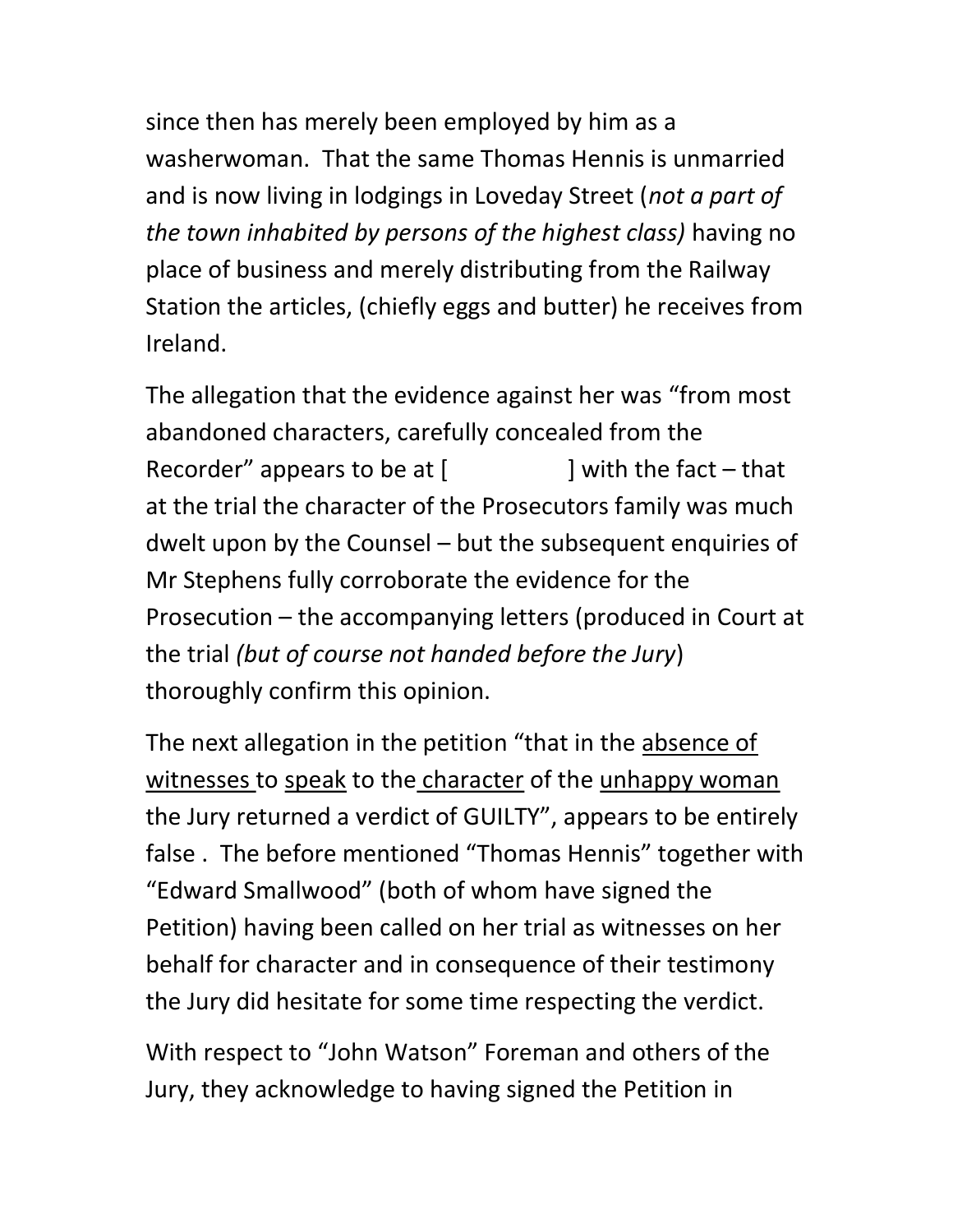ignorance of the before mentioned allegations being inserted – and thereby from a feeling of communication with the unfortunate woman. Watson and Wooley (another of the Jury) confessing to their conviction of her guilt – but considered the sentence severe – they however regret having signed the petition."Joseph Shore" Merchant and "Will Thornton" Merchant – two gentlemen who from their position in society and great respectability entitle their opinions generally to considerable respect – acknowledge to having signed the Petition in entire ignorance of circumstances and parties. The prisoners Prosecutor and witness being alike unknown to both of these Gentlemen , they have however together with others who have signed under similar circumstances – request their names may be erased from the Petition.

"Henry Spence" (now [Hill] Currier Journeyman) acknowledges he was not of the Jury at Margaret Logan's trial, but merely a Juryman in some other cases at the same sessions. He was not in Court during her trial and is in total ignorance of the circumstances of the case.

We cannot close this Report without stating – that we are decidedly of opinion that this case is one of the worst of a very bad class – and that there exists no good ground whatever for mitigating the sentence passed on the convict.

Howard Luckcock

Magistrate for the Borough of Birmingham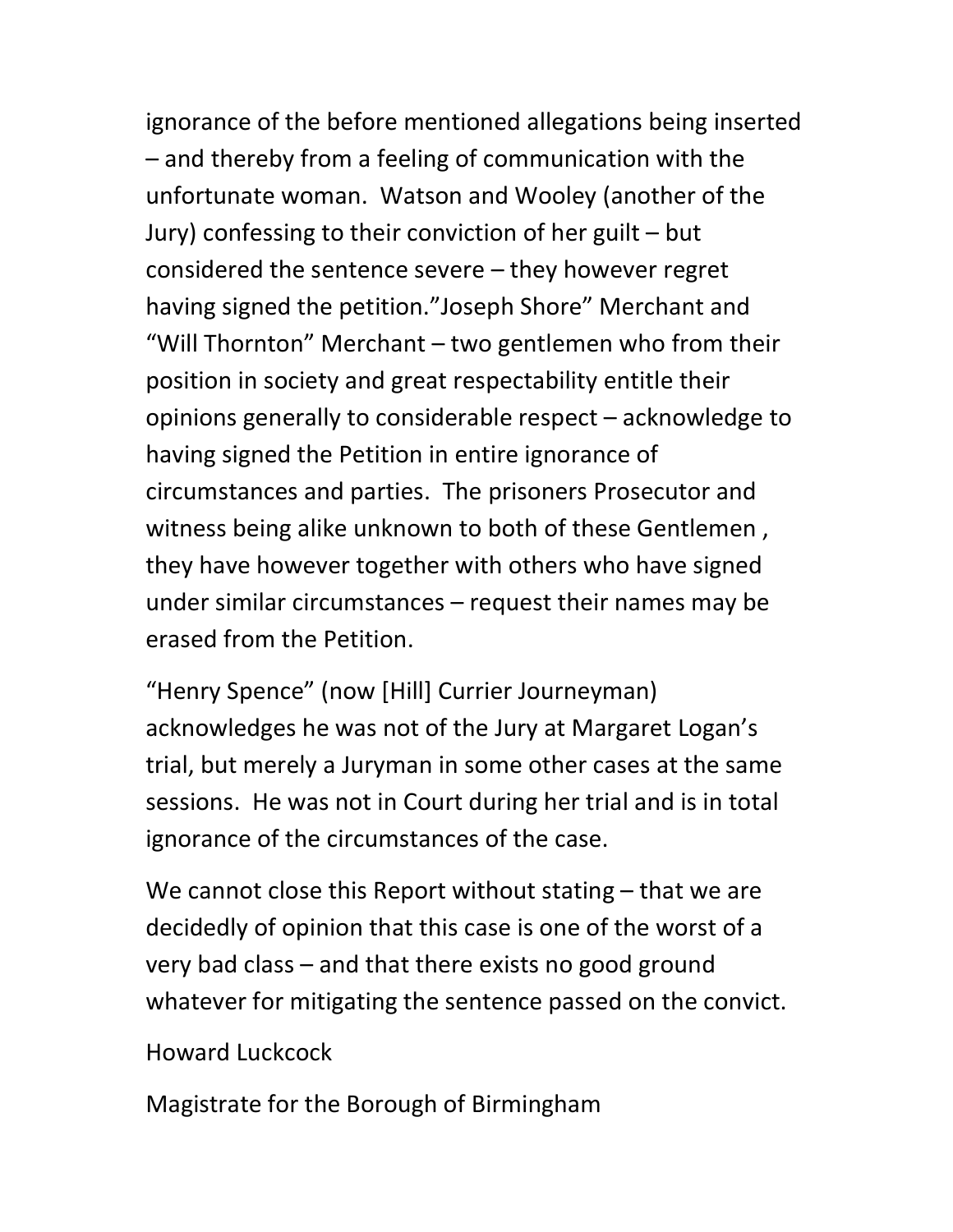Henry Smith

Magistrate for the County of Warwick

---------------------------

To the Right Honourable the Secretary of State for the Home Department

The humble Petition of Thomas Hennin , Merchant and others whose names are undersigned.

## Sheweth

That we most respectfully approach the Right Honourable the Secretary of State on behalf of the unfortunate convict Margaret Logan, twenty nine years of age the mother of four children and now lying in Warwick Jail (in an advanced state of pregnancy) sentenced at the Sessions last past in Birmingham to fourteen years transportation upon evidence then given for receiving stolen goods knowing them to have been stolen.

We most respectfully, but at the same time most honestly submit to the Right Honourable Secretary of State that the unfortunate convict has been in employ and held in a place of trust with Thomas Hennis Esq. for the last three years, and into whose service and trust would be again received, that this is not only the first conviction but the first  $[$   $]$  of that kind against the unhappy convict. That the evidence produced was given from most abandoned characters carefully concealed from the Recorder (two witnesses to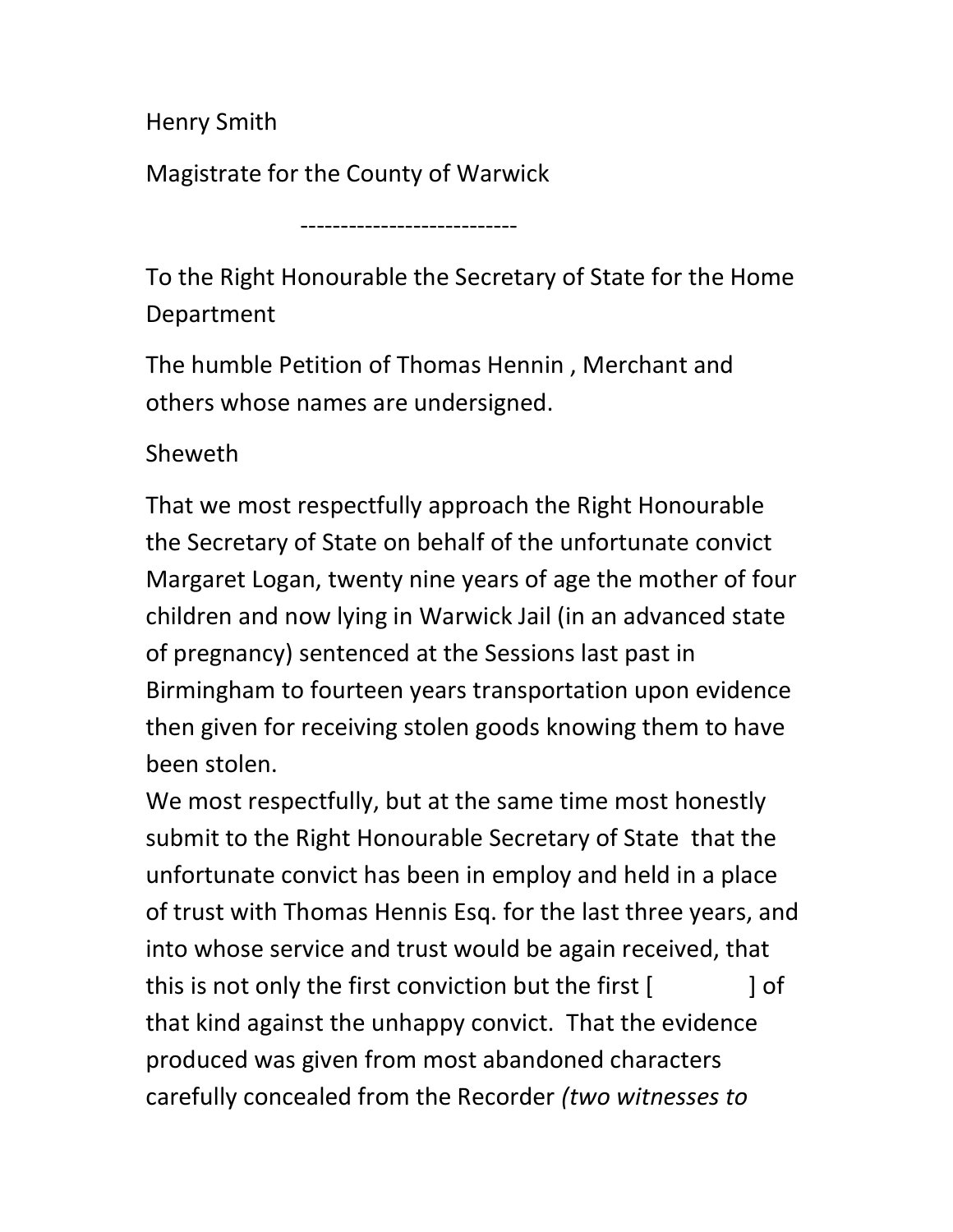character were called) and that in the absence of mitigation to speak to the character of the unhappy woman the Gentlemen of the Jury after deliberating for more that forty minutes returned a verdict of GUILTY. (How could this be the prisoner was defended by Counsel) .

In behalf then of an unhappy wife and mother whose young children benefit of that care, till now, so well afforded them, and who in the sorrow of their hearts, must [ ] loss and degradation , whose husband an industrious honest man who has been in the employ of one of the first firms in Birmingham for the last fourteen years now in the anguish of his heart (but for that ray of hope) in your merciful intervention and otherwise remains in misery and despair. May it therefore please your mercifully to advice a commutation of this severe sentence, and as soon as in the same wisdom you shall see the ends of Justice answered restore to these orphaned innocents a loving mother and a broken hearted man his wife.

And your petitions will ever pray.

Thomas Hennin -Merchant

Edward Smallwood

Samuel Jones

Job Reeves – Gentleman

And 14 other signatures.

(By Keith: The writing in italics was by another hand and in the margin, marked where it should be. There was other remarks but the writing was too faded to read)